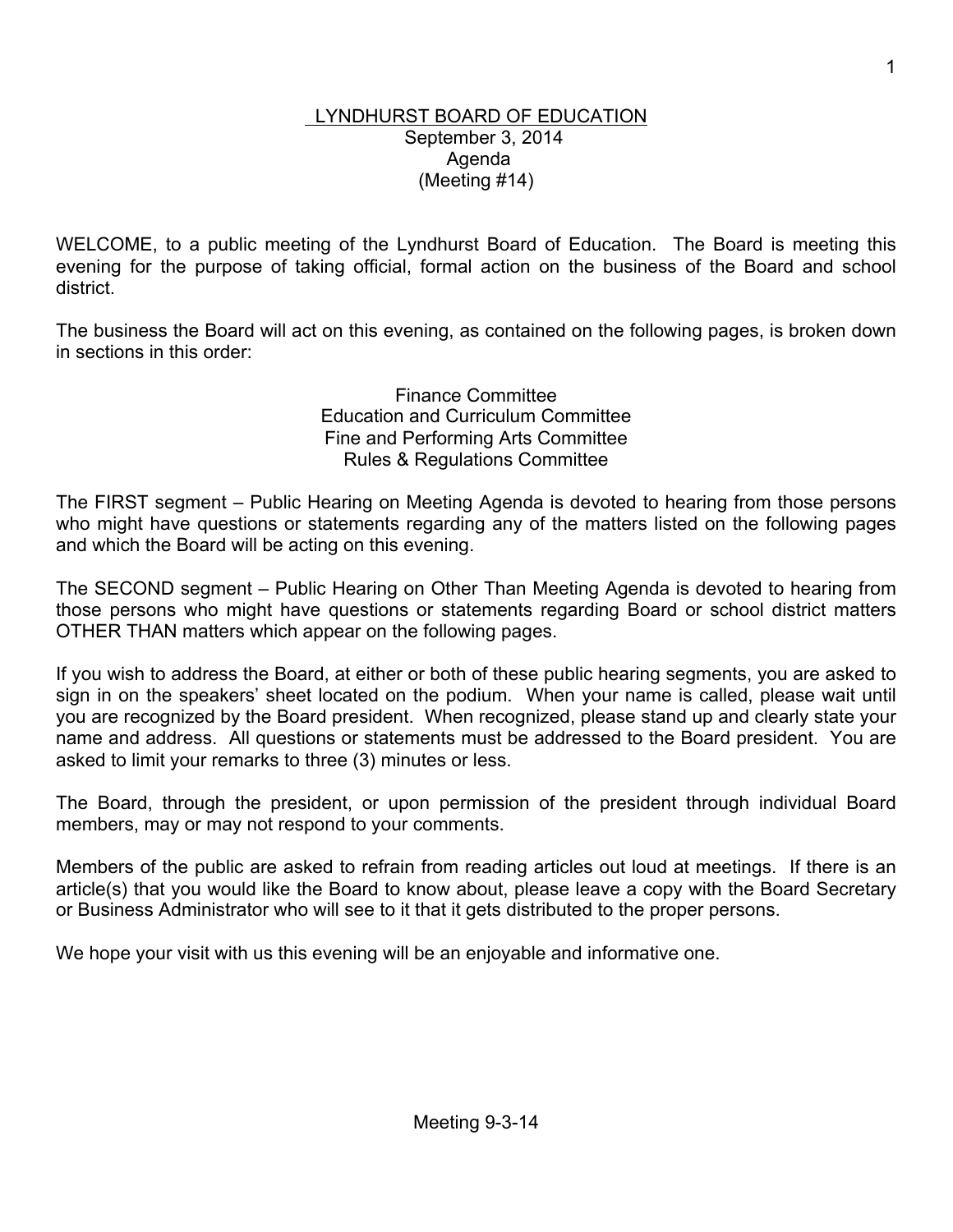## AGENDA

- 1. CALL TO ORDER
- 2. SALUTE TO FLAG
- 3. ROLL CALL
- 4. PRESIDING OFFICER'S MEETING NOTICE STATEMENT
- 5. APPROVAL OF MINUTES Meeting #13 August 20, 2014
- 6. PUBLIC HEARING ON MEETING AGENDA
- 7. BOARD DISCUSSION & FORMAL BUSINESS AGENDA
- 8. UNFINISHED BUSINESS
- 9. NEW BUSINESS
- 10. SUPERINTENDENT'S REPORT
- 11. PUBLIC HEARING ON OTHER THAN MEETING AGENDA
- 12. ADJOURNMENT

## TABLE OF CONTENTS

| <b>Finance Committee</b>                  | Page 3 |
|-------------------------------------------|--------|
| <b>Education and Curriculum Committee</b> | Page 6 |
| Fine and Performing Arts Committee        | Page 7 |
| <b>Rules &amp; Regulations Committee</b>  | Page 8 |

PLEASE NOTE: It may be necessary, from time to time, to remove or make changes in a motion(s) between the time this agenda is prepared and when the Board takes action.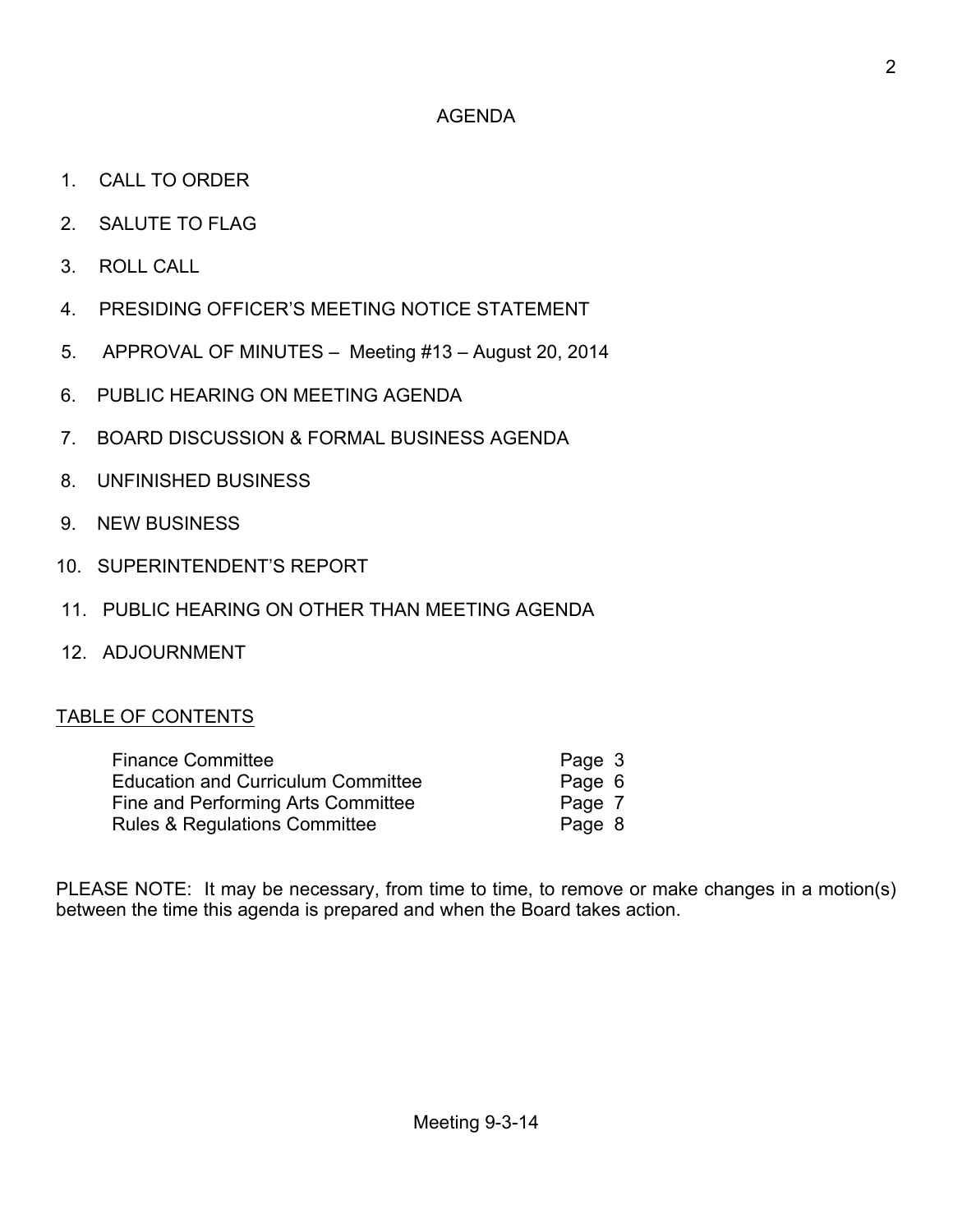Finance Committee: Thomas DiMascio, Chairperson Stephen Vendola Ronald Szwec

Any Board member who takes exception to any of the following listed actions under the category of Finance may so indicate now and a separate motion for each of the excepted actions will be entertained.

| Motion made by     | second by |
|--------------------|-----------|
| the Board numbered | through   |

that the following Finance actions of exception actions be adopted.

Roll Call For:

- 1. BE IT RESOLVED, by the Lyndhurst Board of Education that it has received and accepts the financial reports of the Secretary and Treasurer of School Monies for the month ended August 31, 2014 and certifies that the reports indicate that no major account or fund is over expended in violation of NJAC 6A:23-2.11(a) and that sufficient funds are available to meet the district's financial obligations for the remainder of the school year. A copy of the certification shall be included in the minutes.
- 2. BE IT RESOLVED, that the payroll for the month ended August 31, 2014 be and the same is hereby approved and ordered paid:

| Payroll | August 15, 2014 | \$ |
|---------|-----------------|----|
|         | August 30, 2014 | S  |

3. BE IT RESOLVED, that the attached list of supplies received and services rendered to the Board of Education of the Township of Lyndhurst, County of Bergen, for the month ended August 31, 2014 be and the same are hereby approved and ordered paid:

| Current Expense (Fund 11)<br>Special Revenue (Fund 20) | \$<br>\$ |
|--------------------------------------------------------|----------|
| Total                                                  | S        |
| <b>General Ledger</b>                                  |          |

4. BE IT RESOLVED, that cafeteria services rendered to the Board of Education of the township of Lyndhurst, County of Bergen, for the Month of June 2014, be and the same are hereby approved and ordered paid:

Payroll/Payroll Taxes \$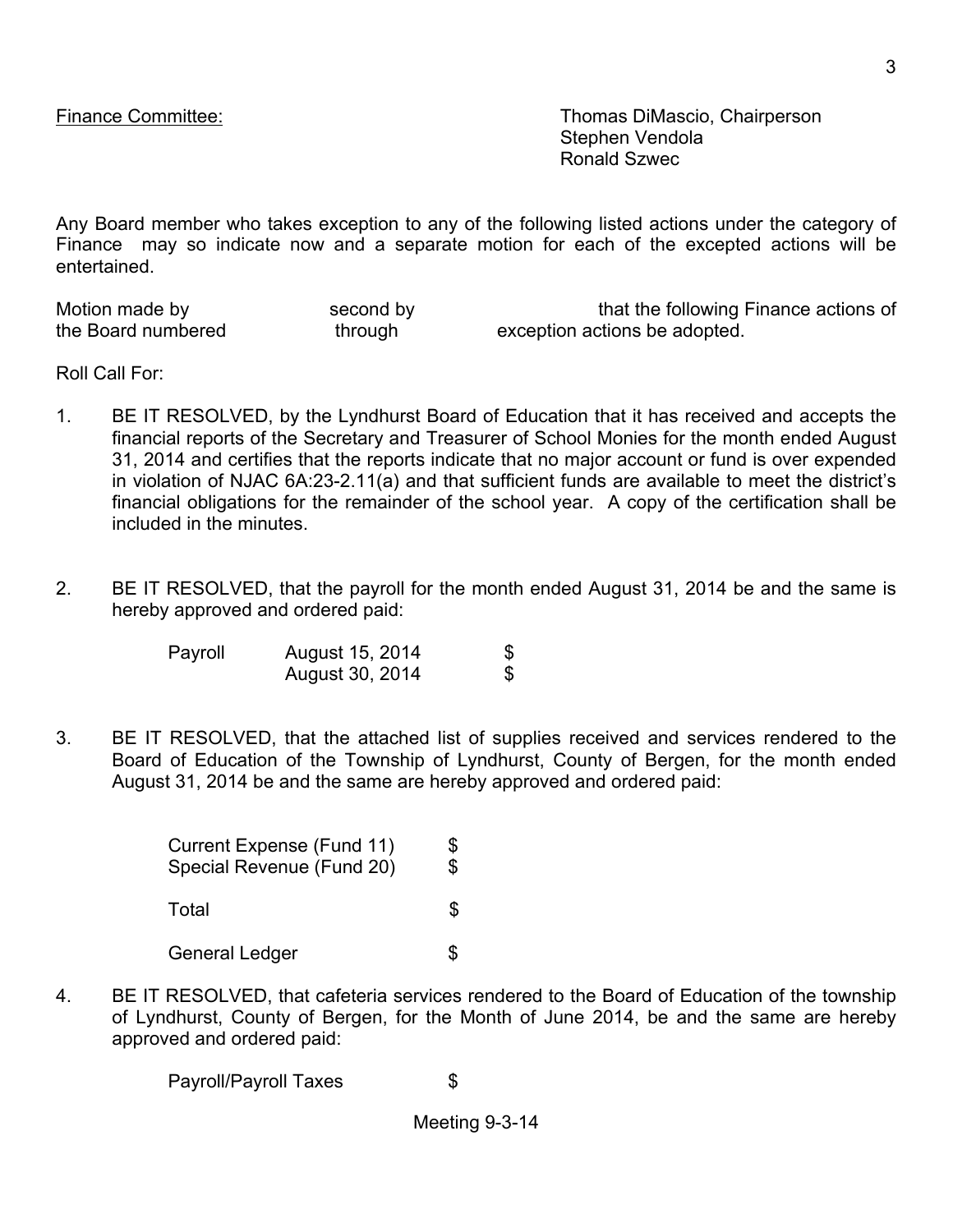- 5. BE IT RESOLVED, that the Lyndhurst Board of Education approve the attached transfers for the month of August 2014.
- 6. BE IT RESOLVED, that the Audit Report of the Lyndhurst Board of Education for the fiscal year ended June 30, 2014 submitted by DiMaria & DiMaria LLP shall be accepted.

Administrative Practices and Procedures None

Financial Planning, Accounting and Reporting None

School Purchasing Programs None

School Food Service None

Student Body Activities 1. That internal controls pertaining to athletic event ticket control forms be strictly adhered to.

Application For State School Aid None

Public Transportation None

Facilities and Capital Assets None

**Miscellaneous** None

Statues of Prior Year's Findings/Recommendations There were no audit findings or recommendations in the prior year.

The above synopsis was prepared from the Comprehensive Annual Financial Report of the Lyndhurst School District for the fiscal year July 1, 2013 to June 30, 2014. This Comprehensive Annual Financial Report is on file at the office of the Secretary to the Board of Education and may be inspected by an interested person.

David DiPisa School Business Administrator Board Secretary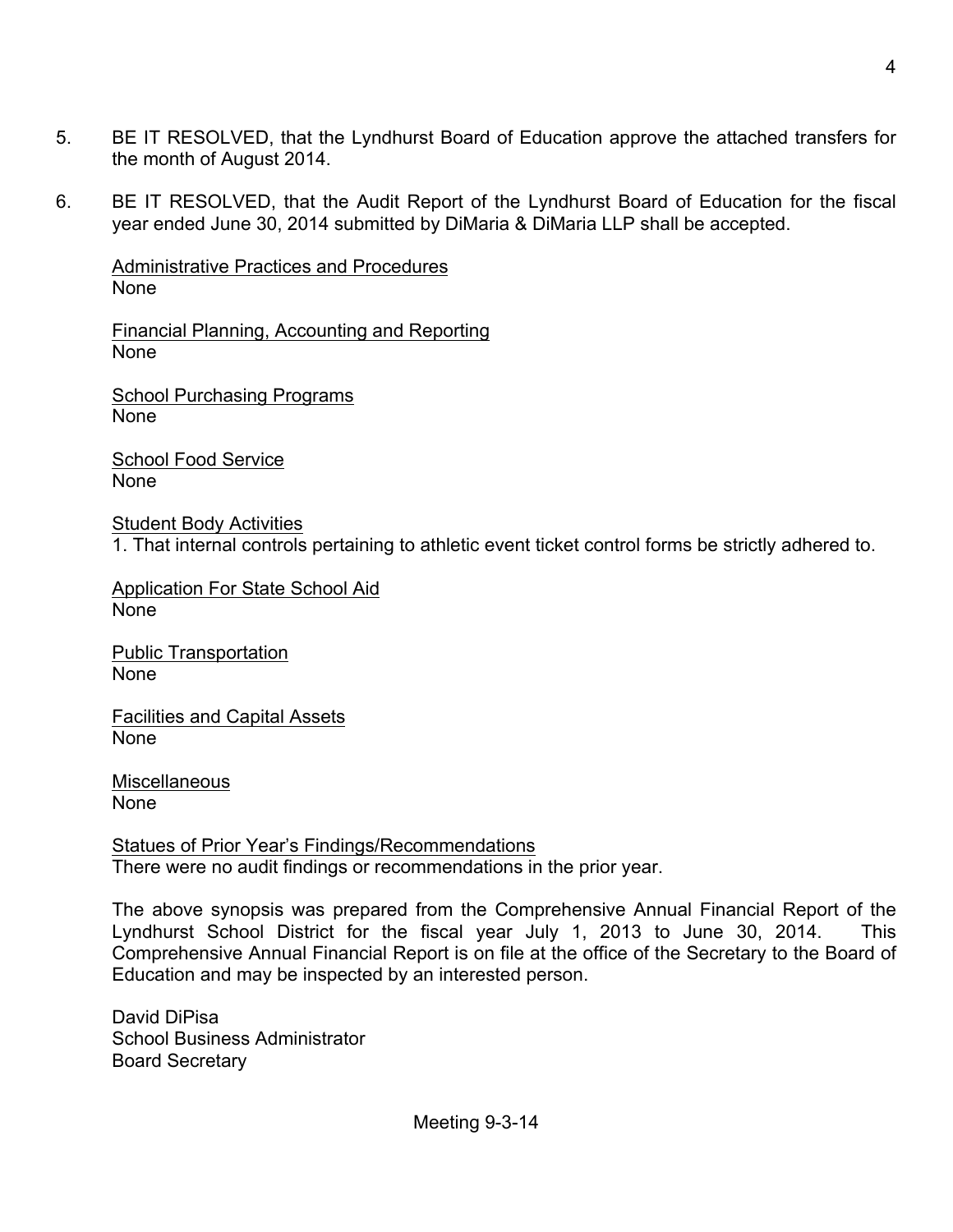7. BE IT RESOLVED, that the Lyndhurst Board of Education of the Township of Lyndhurst, County of Bergen, approve the services for Jarvis Plumbing and Heating through September 3, 2014 in the amount of \$\_\_\_\_\_\_\_\_\_\_\_\_\_\_\_\_\_\_\_\_\_.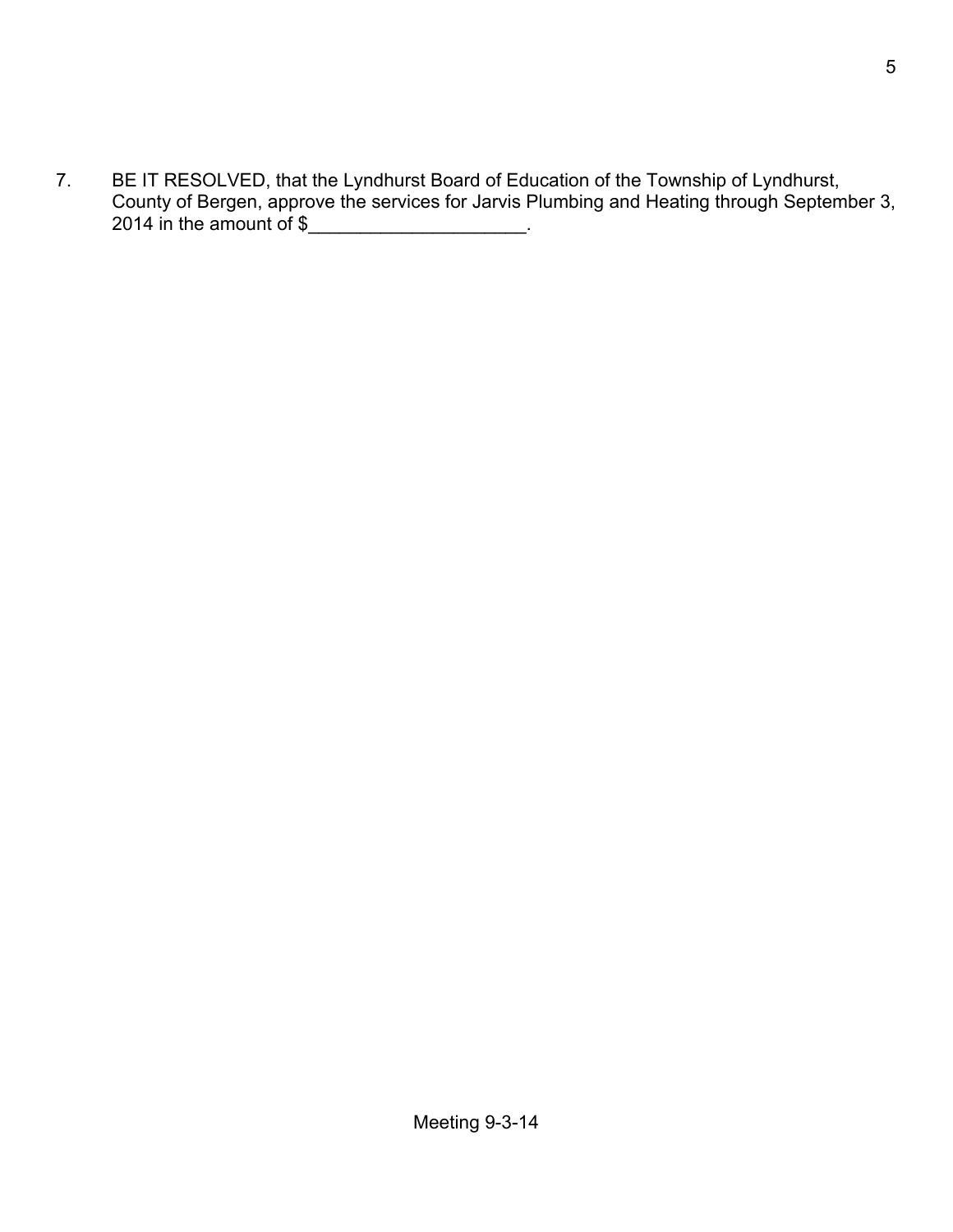Susan Alcuri Joseph Abruscato

Any Board member who takes exception to any of the following listed actions under the category of Education and Curriculum Committee may so indicate now and a separate motion for each of the excepted actions will be entertained.

Motion made by **Second by** second by that the following Education and Curriculum Committee actions of the Board numbered through through exception actions be adopted.

Roll Call For:

- 1. BE IT RESOLVED, that the Lyndhurst Board of Education approve the Uniform State Memorandum of Agreement between the Lyndhurst Board of Education and the Lyndhurst Police Department for the 2014-2015 school year. A copy is on file in the Board Office.
- 2. BE IT RESOLVED, that the Lyndhurst Board of Education approve that all teachers receiving a Student Growth Percentile (SGP) will submit one Student Growth Objective (SGO). All other teachers will submit two SGO's.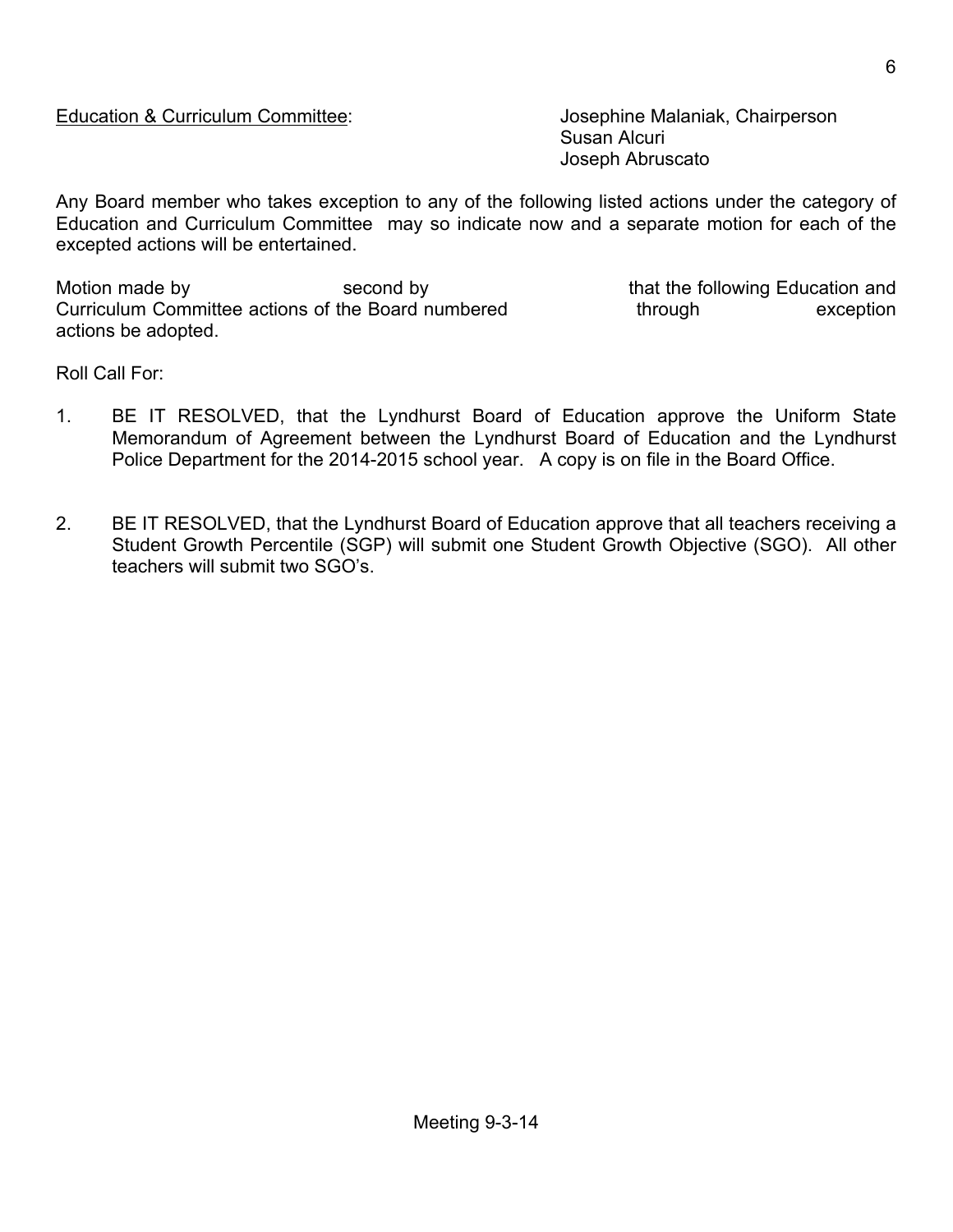Ronald Grillo Josephine Malaniak

Any Board member who takes exception to any of the following listed actions under the category of Fine and Performing Arts Committee may so indicate now and a separate motion for each of the excepted actions will be entertained.

Motion made by second by second by that the following Fine and Performing Arts Committee actions of the Board numbered through exception actions be adopted.

Roll Call For:

- 1. BE IT RESOLVED, that the Lyndhurst Board of Education approve the Fall Play, "MacBeth", depending upon availability of rights to the show for performance by the students of Lyndhurst High School.
- 2. BE IT RESOLVED, that the Lyndhurst Board of Education approve the Musical, "Damn Yankees", depending upon availability of rights to the show for performance by the students of Lyndhurst High School.